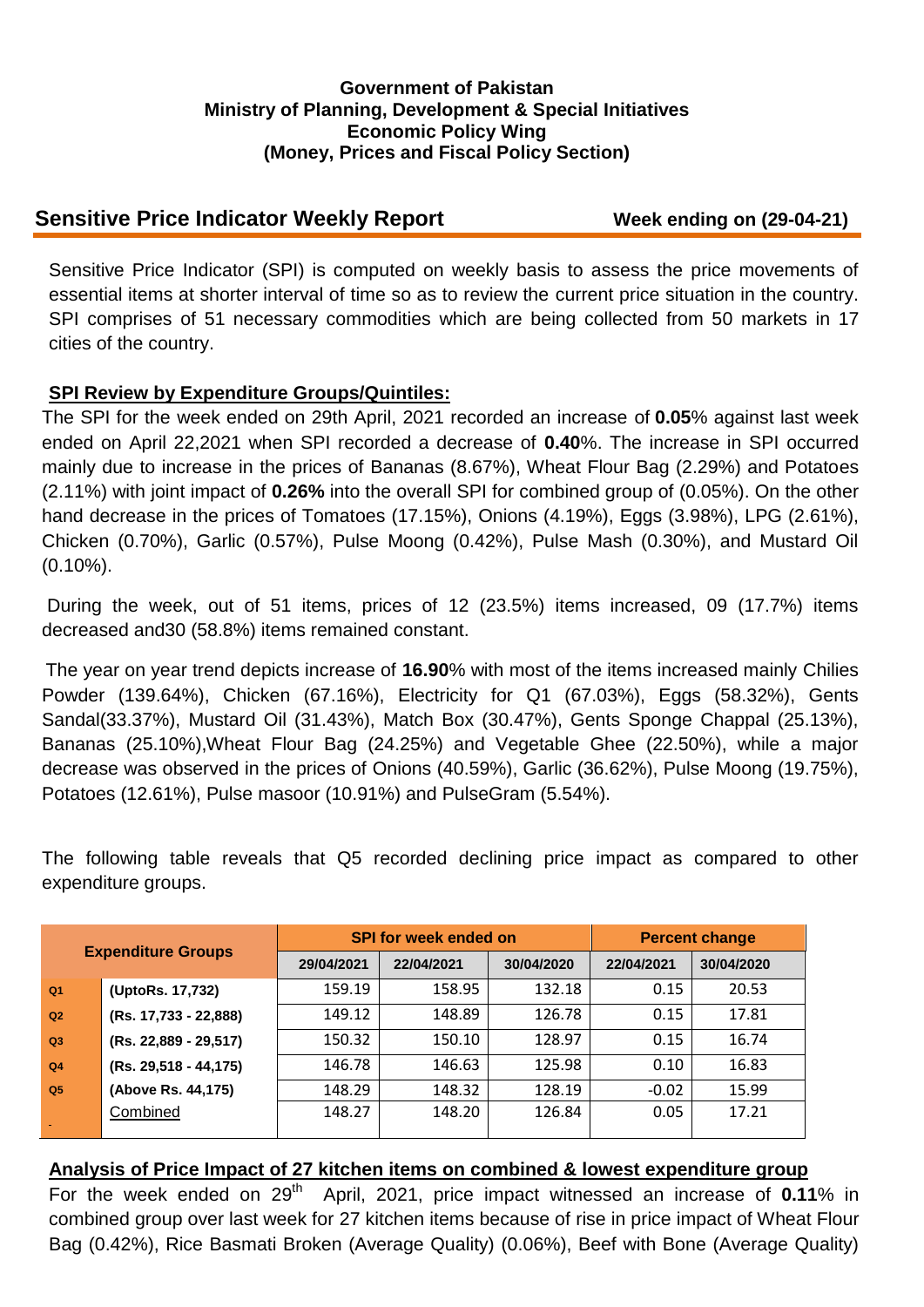(0.05%), Bananas (0.06%), Onions (0.08%), Tomatoes (0.10%), however falling price impact was witnessed in Chicken Farm Broiler (0.12%) , Eggs Hen (0.07%), Potatoes (0.02%) , Onions (0.07%), Tomatoes (0.23%) .On year-on-year basis, combined group recorded a rising impact of **19.23%** which is attributed to increase in price impact of kitchen items i.e., Wheat Flour Bag (1.63%) Rice Basmati Broken (0.32%), Chicken (3.96%), Milk Fresh (5.43%), Eggs Hen Farm (1.29%), Beef (0.71%), Mutton (0.65%), Cooking Oil Dalda 5 litre tin (1.28%), Vegetable Ghee1kg Pouch (0.72%), and Sugar (0.81%).

**In lowest income group Q1, an upward price impact of 0.22% was recorded in 27 kitchen items over last week, on YOY basis Q1 witnessed an increasing impact of 17.68%.**



|  |  |  |  | Average Prices of Essential Kitchen Items in Different Cities for Week Ended On 29-04-21 |
|--|--|--|--|------------------------------------------------------------------------------------------|
|--|--|--|--|------------------------------------------------------------------------------------------|

| Sr.<br><b>No</b> | <b>Units</b>                 | <b>Islamabad</b> | <b>Rawalpindi</b> | Lahore  | <b>Karachi</b> | Quetta  | <b>Peshawar</b> |
|------------------|------------------------------|------------------|-------------------|---------|----------------|---------|-----------------|
| 1                | Wheat Flour Bag 20kg         | 864.15           | 860.00            | 1061.42 | 1282.18        | 1244.99 | 949.29          |
| 2                | Rice Basmati Broken          | 109.00           | 99.87             | 88.78   | 110.79         | 94.91   | 90.00           |
| 3                | Mutton (Average Quality) 1kg | 1270.43          | 1283.11           | 1107.01 | 1141.01        | 1149.27 | 878.19          |
| 4                | Chicken Farm Broiler(1kg)    | 250.50           | 242.55            | 244.00  | 285.98         | 304.97  | 261.00          |
| 5                | Milk fresh (Un-boiled)       | 127.01           | 123.79            | 96.07   | 128.43         | 120.00  | 125.15          |
| 6                | Eggs Hen 1dozen              | 152.45           | 150.27            | 148.00  | 153.29         | 169.95  | 153.26          |
| 7                | Cooking Oil 5 liter          | 1540.00          | 1540.00           | 1540.00 | 1540.00        | 1540.00 | 1540.00         |
| 8                | Pulse Moong 1kg              | 250.65           | 237.85            | 235.54  | 247.74         | 269.97  | 200.00          |
| 9                | Pulse Mash 1kg               | 273.23           | 270.56            | 287.06  | 257.41         | 269.97  | 255.00          |
| 10               | Pulse Gram 1kg               | 168.90           | 160.49            | 145.54  | 159.91         | 174.95  | 150.00          |
| 11               | <b>Potatoes</b>              | 62.25            | 53.97             | 54.54   | 39.68          | 44.81   | 53.13           |
| 12               | Onions 1kg                   | 47.85            | 34.52             | 27.75   | 31.53          | 34.76   | 35.20           |
| 13               | Tomatoes 1kg                 | 46.97            | 41.53             | 36.84   | 33.56          | 34.76   | 34.17           |
| 14               | Sugar Refined 1kg            | 100.82           | 91.57             | 85.00   | 99.82          | 100.00  | 100.00          |
| 15               | Petrol Super Per Liter       | 109.08           | 110.89            | 109.10  | 109.09         | 109.09  | 109.09          |

## **CONCLUSION**

The Sensitive Price Indicator (SPI) based weekly inflation for the week under review, witnessed an increase of **0.05%** compared to last week because of increase in average prices of essential